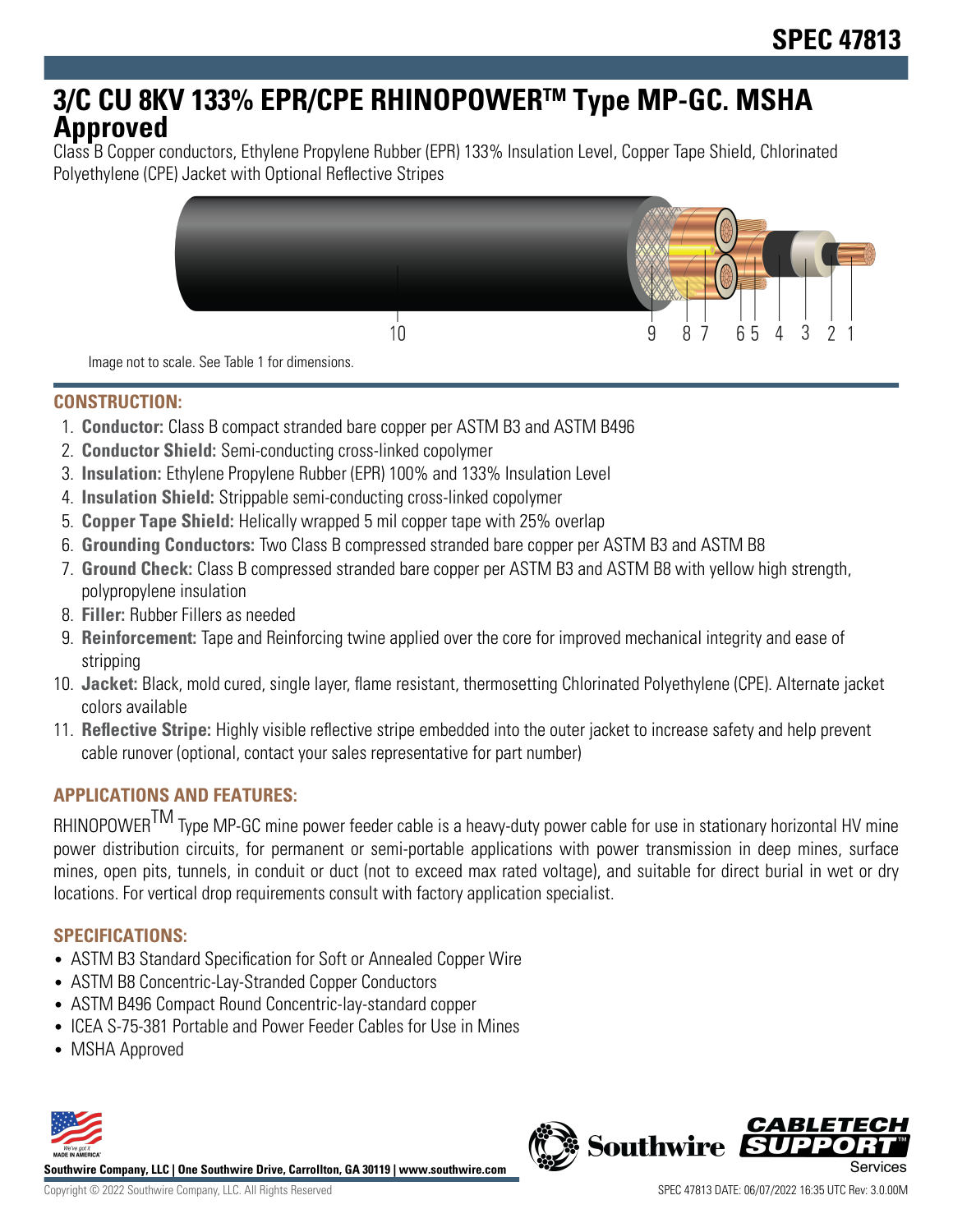# **SAMPLE PRINT LEGEND:**

SOUTHWIRE (R) RHINO<sup>TM</sup> BRAND CABLE # AWG CMPCT CU 3/C TYPE MP-GC 8000V 133% INS. -- LEVEL P-07-K140017-MSHA

#### **Table 1 – Weights and Measurements**

| Stock<br>l Number | Cond.<br><b>Size</b> | Cond. | Cond.<br>Number Strands | Diameter<br>Over<br>Conductor | Insul.<br><b>Thickness</b> | <b>Diameter</b><br>$0$ ver<br>Insulation | Size           | Ground Ground<br>Strands | Ground<br>Check<br><b>Size</b> | Ground<br>Check<br><b>Strands</b> | Ground<br>Check<br>Insulation<br><b>Thickness</b> | Jacket<br><b>Thickness</b> | Approx.<br>OD | Approx.<br>Weight |
|-------------------|----------------------|-------|-------------------------|-------------------------------|----------------------------|------------------------------------------|----------------|--------------------------|--------------------------------|-----------------------------------|---------------------------------------------------|----------------------------|---------------|-------------------|
|                   | AWG/<br>Kcmil        | No.   | No.                     | inch                          | mil                        | inch                                     | AWG            | No.                      | AWG                            | No.                               | mil                                               | mil                        | inch          | lb/1000ft         |
| TBA               | 6                    | 3     | 7                       | 0.169                         | 140                        | 0.485                                    | 10             | 7                        | 10                             | 7                                 | 30                                                | 110                        | 1.45          | 1240              |
| TBA               | 4                    | 3     | 7                       | 0.213                         | 140                        | 0.529                                    | 8              | 7                        | 8                              | 7                                 | 45                                                | 110                        | 1.54          | 1550              |
| TBA               | $\mathbf{2}$         | 3     | 7                       | 0.268                         | 140                        | 0.584                                    | 6              | $\overline{7}$           | 8                              | 7                                 | 45                                                | 110                        | 1.68          | 1990              |
| TBA               | 1                    | 3     | 19                      | 0.299                         | 140                        | 0.615                                    | 5              | 7                        | 8                              | $\overline{7}$                    | 45                                                | 110                        | 1.78          | 2310              |
| TBA               | 1/0                  | 3     | 19                      | 0.336                         | 140                        | 0.652                                    | 4              | 7                        | 8                              | 7                                 | 45                                                | 140                        | 1.90          | 2720              |
| TBA               | 2/0                  | 3     | 19                      | 0.376                         | 140                        | 0.692                                    | 3              | 7                        | 8                              | 7                                 | 45                                                | 140                        | 2.00          | 3170              |
| TBA               | 3/0                  | 3     | 19                      | 0.423                         | 140                        | 0.739                                    | $\overline{2}$ | $\overline{7}$           | 8                              | 7                                 | 45                                                | 140                        | 2.12          | 3730              |
| TBA               | 4/0                  | 3     | 19                      | 0.475                         | 140                        | 0.791                                    |                | 19                       | 8                              | 7                                 | 45                                                | 140                        | 2.25          | 4420              |
| TBA               | 250                  | 3     | 37                      | 0.52                          | 140                        | 0.836                                    | 1/0            | 19                       | 8                              | $\overline{7}$                    | 45                                                | 140                        | 2.35          | 5040              |
| TBA               | 300                  | 3     | 37                      | 0.57                          | 140                        | 0.886                                    | 1/0            | 19                       | 8                              | 7                                 | 45                                                | 140                        | 2.48          | 5700              |
| TBA               | 350                  | 3     | 37                      | 0.616                         | 140                        | 0.932                                    | 2/0            | 19                       | 8                              | 7                                 | 45                                                | 140                        | 2.58          | 6470              |
| TBA               | 400                  | 3     | 37                      | 0.659                         | 140                        | 0.975                                    | 3/0            | 19                       | 8                              | 7                                 | 45                                                | 140                        | 2.70          | 7330              |
| TBA               | 450                  | 3     | 37                      | 0.7                           | 140                        | 1.016                                    | 3/0            | 19                       | 8                              | 7                                 | 45                                                | 140                        | 2.85          | 8060              |
| TBA               | 500                  | 3     | 37                      | 0.736                         | 140                        | 1.052                                    | 4/0            | 19                       | 8                              | 7                                 | 45                                                | 140                        | 2.93          | 8900              |

All dimensions are nominal and subject to normal manufacturing tolerances

◊ Cable marked with this symbol is a standard stock item